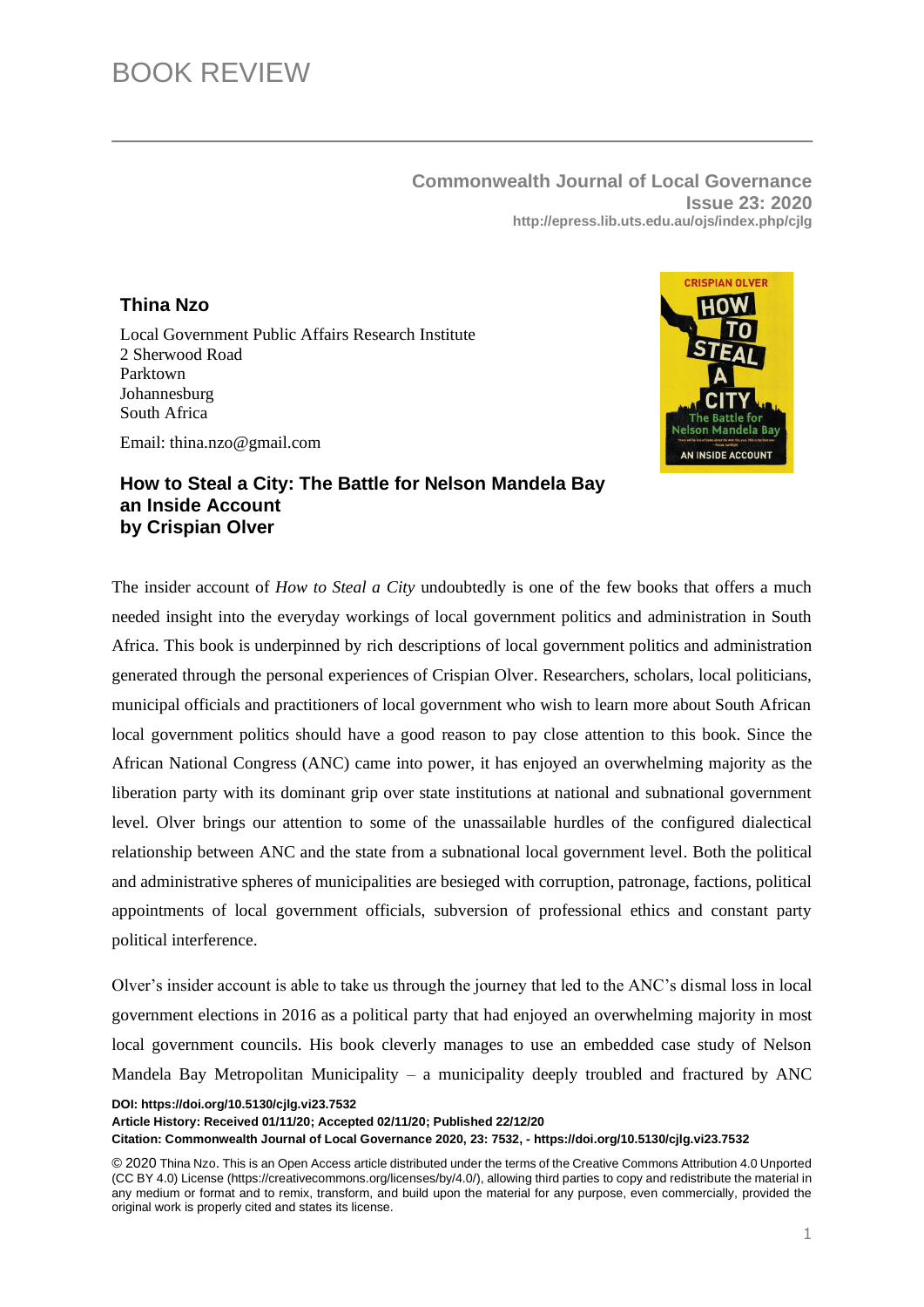internal factional politics – to demonstrate the inner workings of council and administrative politics, mayoral leadership, municipal union politics and local party politics outside the council chamber, and connect these with wider provincial and national party politics. The problems echoed by Olver at Nelson Mandela Bay Municipality can be projected to the wider set of institutional problems faced by the majority of municipalities governed by the ANC. The hierarchical ecosystem of national and subnational local party politics provides the reader with a picture of the political complexities and dynamics the municipalities in South Africa operate under. These politics are interwoven with national and local factional politics of the ANC ruling party, which asphyxiate the life and breath of municipal governance and accountability.

While it may be argued that Nelson Mandela Bay Municipality as an embedded institutional case study is located within a local context and its local politics, on the other hand this book reminds us of the symbiotic inter-dependency of national and subnational politics and how municipal institutions are (re)shaped by both local and national politics of the day. State capture and grand scale corruption which implicated the former President Jacob Zuma and his allies in the ANC, who were connected with dubious prominent business people, have become a national political focus that has reshaped the characteristics of political-administrative state relations in South Africa. However, the attention to state capture at national level has tended to overlook how such relations also influence subnational politics and its proximal local government institutions that are dominated by prominent local party elites and local business people who sought to capture the local state and its resources.

Therefore, this book manages to slice through the layer cake of ANC factional politics from national to local level and crystalises these factions within state capture from 'below' at local government level, by linking it to the entangled relationship between local ANC party politics, council politics and the municipal administration. The book manages to illuminate how local political elites wield political power and authority through the formation of relationships with dubious local business people with particularistic interests – thus managing to capture the local state by weaving a pathological web of patronage and corruption into the administration of the municipality.

More importantly, the book moves beyond the political sphere into the administration of the municipality, attempting to demonstrate how municipal officials are also captured by local political elites and business people, turning them into complicit bureaucrats, to the extent where they are able to use their bureaucratic power to facilitate corruption on behalf of their political principals and factional leaders.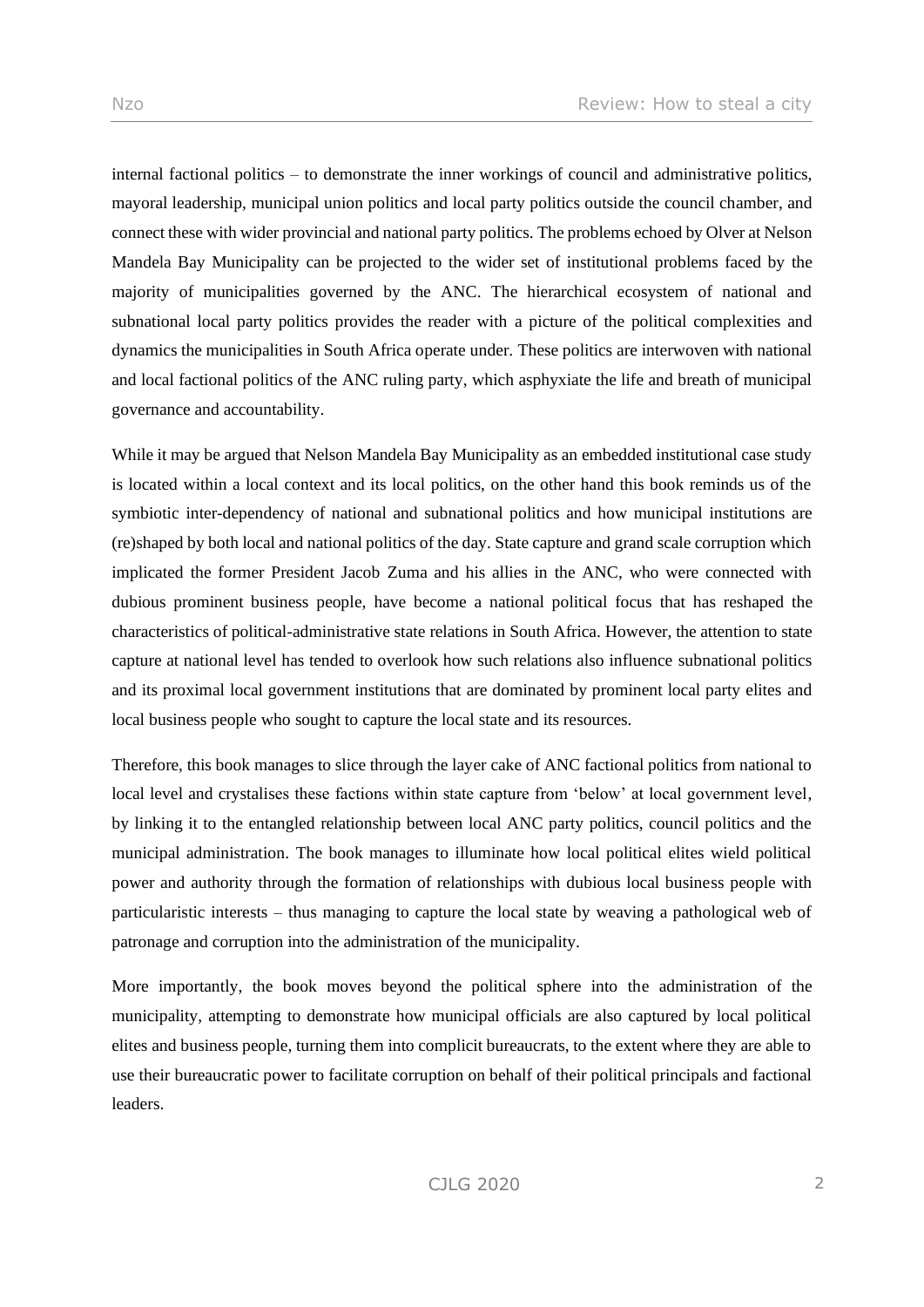Crispian Olver's book makes a unique contribution to the local literature on ANC party politics and local government. He is able to make an explicit connection between ANC party politics and council politics, something that authors who have written about local government politics in South Africa have not be able to achieve. Olver shows how the external ANC party politics of local government impact on municipal council politics and why it is important for ANC local politicians to get into positions of power in subnational ANC regional party structures. Party factional divisions in the run-up to local government elections and ANC regional party elections provide an opportunity to gain access to political party power in order to wield authority over control of municipal resources. He also takes us into the clandestine world of political funding at local government level, revealing how political control over the distribution of municipal resources can help fund party political campaigns of factional groups, while business people on the other hand are able to provide financial support to prospective mayoral candidates and factional alliances during the elections in order to secure business deals with the municipality in return.

Secondly, Olver manages to draw our attention to the problems associated with ANC practices of political appointments of senior municipal officials into the administration. Patronage appointments are often used by ANC party officials to nurture a foundation for financially and mutually beneficial relationships underpinned by corruptive practices. Political relations between municipal officials with prominent political local elites in ANC party structures outside the municipality are largely motivated by self-preservation and the need to secure hierarchical political protection from facing legal sanctions and consolidate access to resources.

In Nelson Mandela Bay Municipality, we can see how political and social networks between key local ANC party politicians and local business people outside the municipality provide an enabler for financial irregularities and subversion of the law. This brings us closer to another dimension in the inner workings of political and administrative interfaces by demonstrating how the lines between politics and administration are not always clear-cut. Olver's honest and frank reflections of how he delved into party politics imply that a grey zone often exists. His reflections on his own partisan positionality demonstrate the dilemmas faced by politically appointed municipal officials who constantly have to navigate and seamlessly intersect between the two worlds of politics and administration. Municipal officials often get pulled into the world of party politics, which does have an implication on their ability to uphold professional norms and values.

Thirdly, this book demonstrates that control and power are unevenly dispersed at various levels of the municipal institution – giving the dominant presence of rogue and powerful bureaucrats in municipal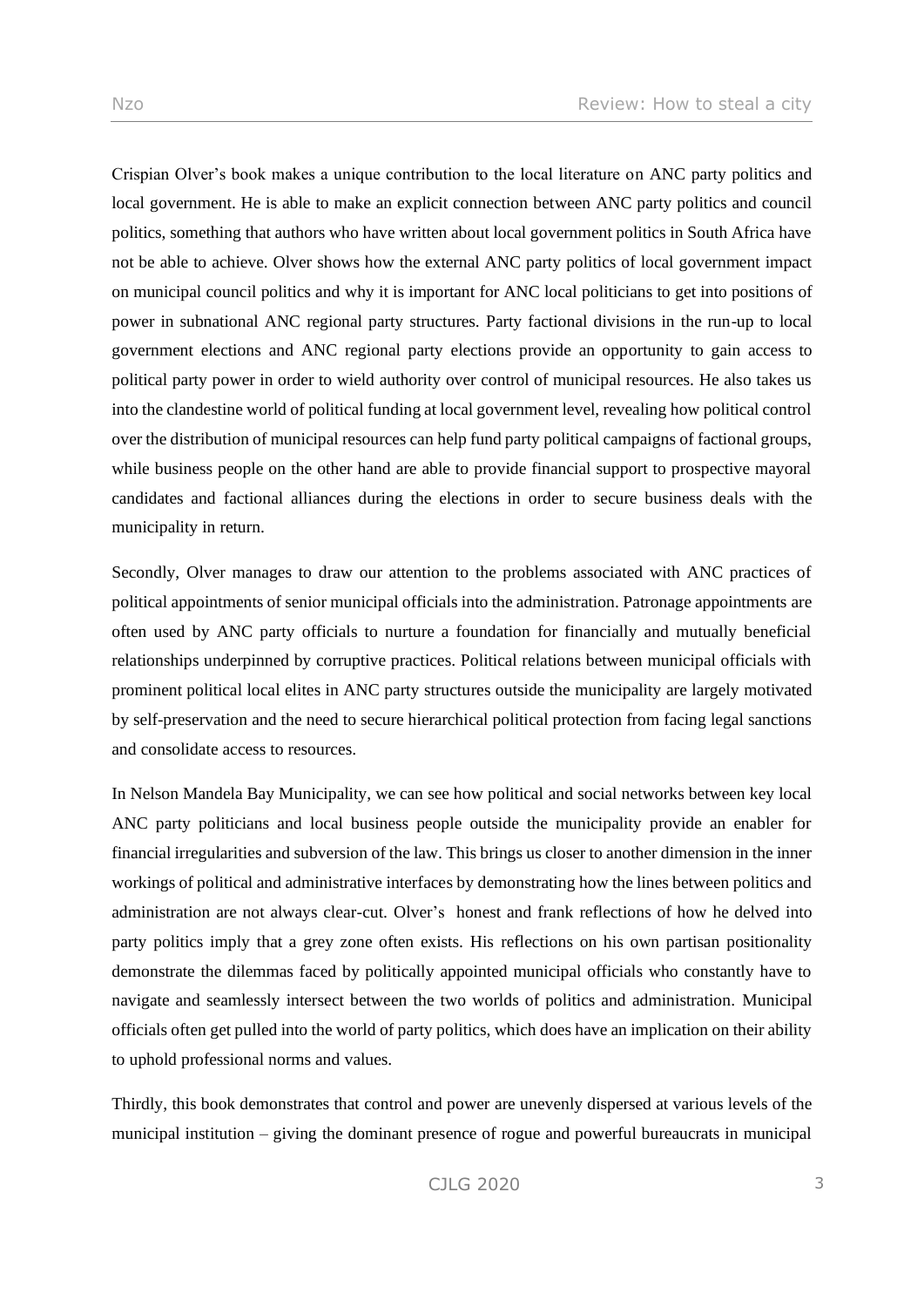institutions above politicians. Through 'the rent-a-protest' presented in chapter 8, we can see how municipal officials are able to manipulate the allocation of resources for housing development projects by artificially creating a housing demand. While understanding that patron–client relations permeate between elected representatives and their communities, this book interestingly shows how partisan municipal officials can equally wield local power by playing politics in framing service delivery protests to reinforce patron–client relations in local communities for their personal gain.

The proliferation of a rogue municipal bureaucracy in the housing department, supply chain and budget and treasury department who are in cahoots with local business people on the other hand, also introduces a different patron–client network in the bureaucracy. The book also manages to articulate that corruption at local government level exists within an ecosystem of co-dependency between communities, local politicians, municipal officials and business people. Thus in this ecosystem, information about financial irregularities and corruption is then also used by municipal officials as currency to bargain with implicated ANC party officials for their protection from facing legal sanctions that may be enforced by political office bearers in the municipality.

In spite of the incredible effort made by the book in bringing together the complex world of politics and administration in local government, nevertheless it falls short in providing an analytical gaze into the relationship between the party and the state through the prism of party politics and representation. It fails to explicitly illuminate its implications on democracy in correlation with the diminishing voter support for ANC and its elected representatives. This could have been better presented in order to tell us more about the local government state by having dialogue with other authors who have previously attempted to write about party–state relations in South Africa.

The beginning of the book attempts unsuccessfully to provide a brief historical background to previous intervention attempts made by national government to 'fix' local government since its inception years in post-apartheid South Africa. This would have provided the reader with a context into the problematic history of knee-jerk local government in South Africa which led to the adoption of the 'Back to Basic' reforms and Olver's clean-up assignment at Nelson Mandela Bay Municipality. Olver could have presented the ways in which Nelson Mandela Bay as a municipality was not unique in terms of demonstrating the fragile state of local government in South Africa. By drawing on these post-apartheid historical processes of local government reforms, readers would have better understood why local government has been marked by precarious politics, instability, fragility and dysfunctionality compared to other national and provincial spheres of government.